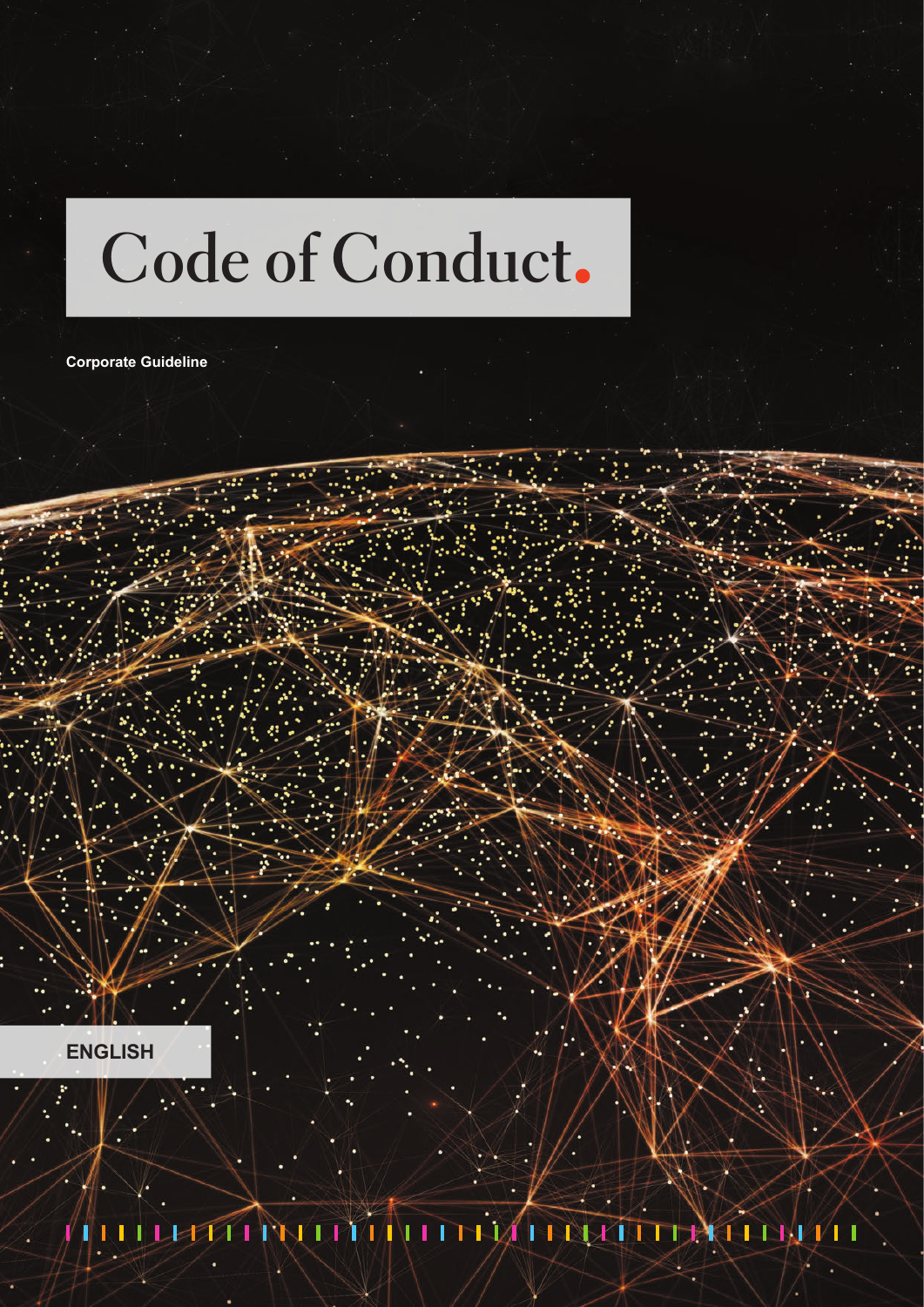

# **JOINT MESSAGE FROM CHAIRMAN OF THE BOARD AND CHIEF EXECUTIVE OFFICER**

#### **Dear reader,**

Tecan is recognized as a leading global provider of laboratory instruments and solutions in research, biopharma and clinical diagnostics markets. It is our mission to contribute to the improvement of the quality of life by empowering our customers to make the world and our communities a healthier and safer place. We aspire to live our core values *"Ambition", "Highest standards"* and *"Trust"* every day. Our behavior is governed by strict adherence to our ethical code, respect for our environment, colleagues and stakeholders as well as compliance to applicable laws and regulations.

Every one of us contributes to our corporate culture and thus to our future success. This necessitates all of us knowing and exercising our responsibilities. With this Code of Conduct we provide guidance for our business behavior with our stakeholders including customers, colleagues, shareholders and business partners. Our culture and reputation are ultimately defined by the actions and decisions that each of us makes every day. In adhering to our Code of Conduct and living up to our values, we demonstrate our commitment to be responsible corporate citizens. Compliance with the principles set out in the Code of Conduct is mandatory to all of us.

Every Tecan employee is expected to know and understand this Code of Conduct and apply it without exception. We will not tolerate any misconduct. We fully endorse this Code of Conduct and are personally committed to ensuring that all our employees, managers, executives and members of the Board of Directors operate within this framework.

Thank you for your attention to this fundamental matter.

Tecan Group AG Männedorf, April 2021

Dr. Lukas Braunschweiler Chairman of the Board

- Lesprede

Dr. Achim von Leoprechting Chief Executive Officer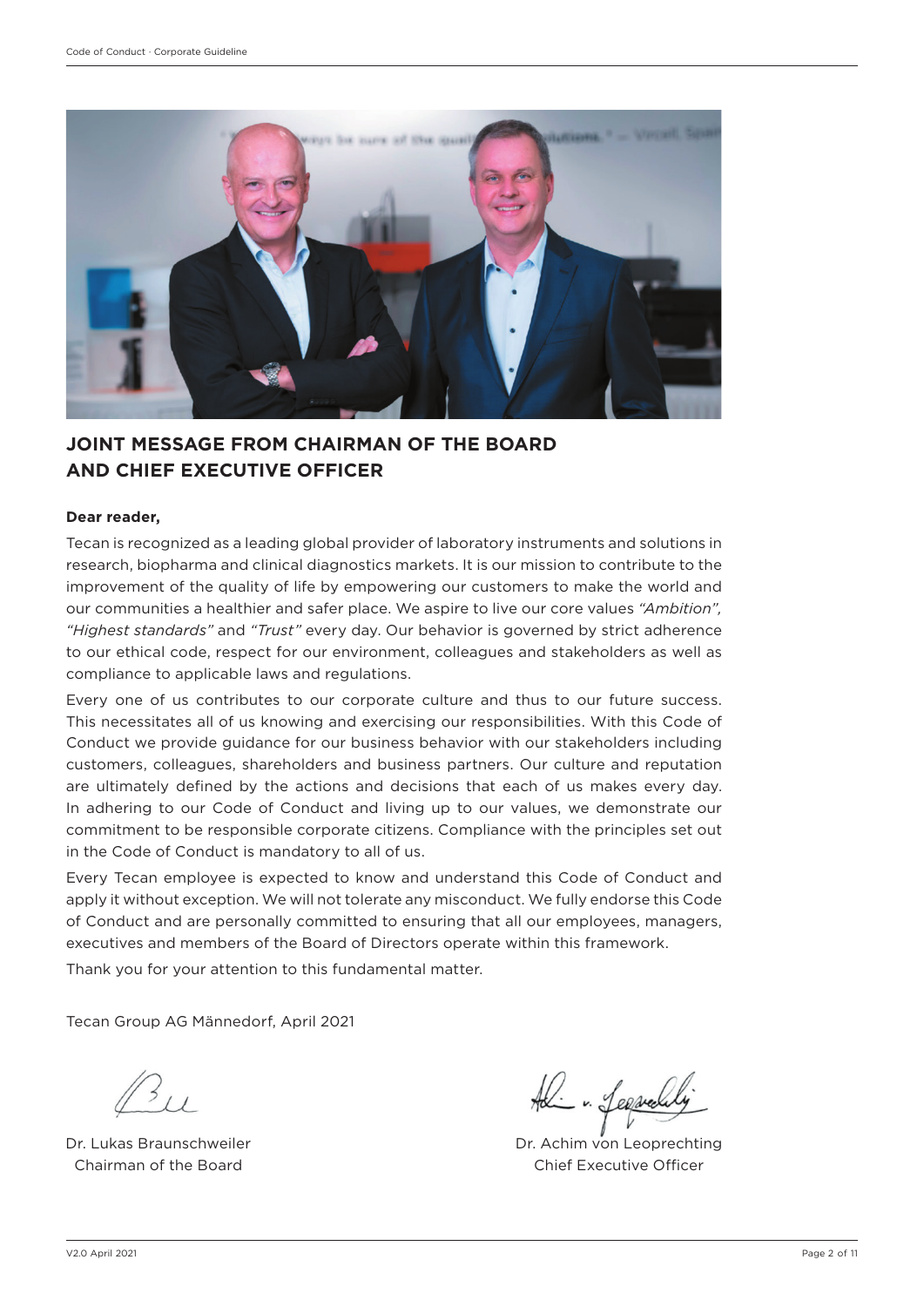# **TABLE OF CONTENTS**

|     | JOINT MESSAGE FROM CHAIRMAN OF THE BOARD    |                |
|-----|---------------------------------------------|----------------|
|     | AND CHIEF EXECUTIVE OFFICER                 | $\overline{2}$ |
| 1.  | <b>INTRODUCTION</b>                         | 4              |
| 2.  | WHAT IS THE CODE FOR AND WHAT DOES IT MEAN? | $\overline{4}$ |
| 3.  | WHEN IN DOUBT FIRST ASK YOURSELF            | 4              |
| 4.  | HOW TO ASK A QUESTION OR RAISE A CONCERN?   | $\overline{4}$ |
| 5.  | <b>ANTI-BRIBERY</b>                         | 5              |
| 6.  | <b>GIFTS AND HOSPITALITY</b>                | 5              |
| 7.  | AVOIDING CONFLICTS OF INTEREST              | 6              |
| 8.  | <b>EMPLOYMENT PRINCIPLES</b>                | 6              |
| 9.  | HEALTH, SAFETY AND ENVIRONMENT              | $\overline{7}$ |
| 10. | <b>FRAUD</b>                                | 7              |
| 11. | PROTECTING PERSONAL INFORMATION             | 7              |
| 12. | PROTECTING COMPANY PROPERTY AND RESOURCES   | 8              |
| 13. | COMMUNICATIONS, DISCLOSURES AND RECORDS     | 8              |
| 14. | <b>INSIDER TRADING</b>                      | 8              |
| 15. | CONFIDENTIAL INFORMATION                    | 9              |
| 16. | COMPETITION AND ANTITRUST LAW               | 9              |
| 17. | IMPORT, EXPORT CONTROL AND TRADE COMPLIANCE | 10             |
| 18. | <b>CROSS REFERENCE</b>                      | 11             |
|     | 18.1 Internal References                    | 11             |
|     | 18.2 External References                    | 11             |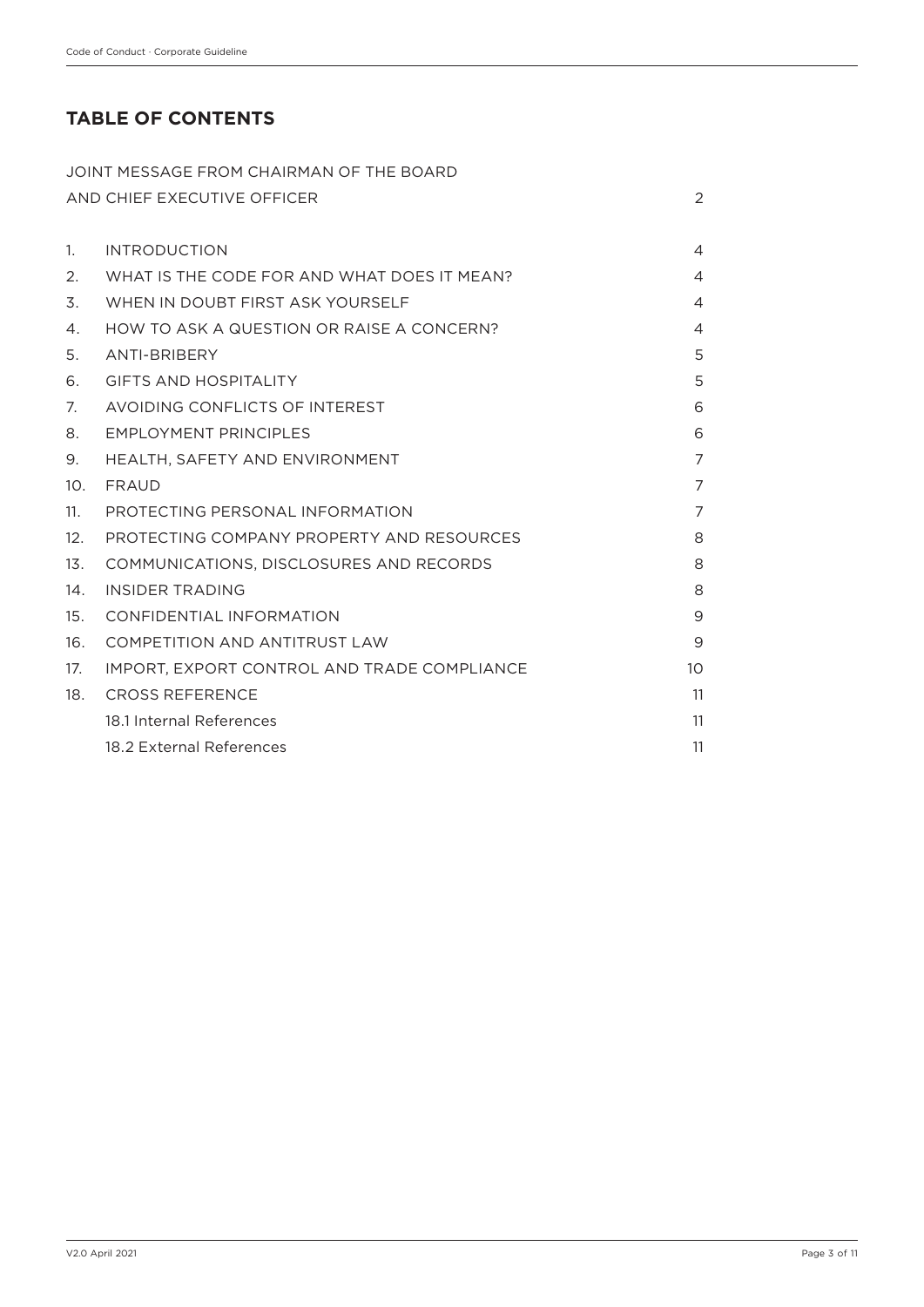# **1. INTRODUCTION**

Tecan is committed to the highest standards of compliance and business ethics and adherence to this Code of Conduct shall ensure Tecan's credibility as business partner and employer. The purpose of this Code of Conduct is to provide general standards and principles for business behavior within the Tecan group of companies.

# **2. WHAT IS THE CODE FOR AND WHAT DOES IT MEAN?**

Every Tecan employee contributes to Tecan's integrity as a company through his or her conduct. Therefore, each Tecan employee should assess carefully, on a case-by-case basis, if his or her business behavior complies with Tecan's expectations and standards of business integrity.

It is the responsibility of the line managers of all segments and group functions of the Tecan Group to ensure that this Code is communicated and understood by all of their direct and indirect subordinates within Tecan Group.

Infringements of this Code shall not be tolerated and in each situation appropriate disciplinary action – up to and including termination of employment – may be taken.

# **3. WHEN IN DOUBT FIRST ASK YOURSELF**

- Will my conduct allow us to maintain the trust of all our stakeholders?
- Have I thought about the impact on those who will be affected by my conduct?
- Would I be comfortable if someone treated me in the same way?
- Would I be comfortable if my conduct appeared in the media?
- Is my conduct legal and compliant with Tecan policies?

## **4. HOW TO ASK A QUESTION OR RAISE A CONCERN?**

Often, this Code will provide all the guidance you need. However, if you still have doubts about correct behavior, you should consult:

- 1. Tecan Intranet and the *"Tecan Management System"* (TMS);
- 2. your Line Manager;
- 3. the Internal Auditor (either in person or by submitting a confidential/anonymous query over the Web-based Whistleblowing Portal: EQS Integrity Line); or
- 4. the General Counsel.

It could happen that you are confronted with a situation that appears to violate Tecan compliance policies. Everyone has the duty and responsibility to report a suspected violation as soon as possible. As submissions will be confidential, we strongly encourage you to disclose your identity; however, if you prefer, you can provide information anonymously, so long as your local laws permit so.

The most secure and convenient way to submit a report is via our **Web-based Whistleblowing Portal:** *EQS*  **Integrity Line** operated by an independent service provider and available for both internal and external whistle-blowers under the following webpage address: https://tecan.integrityline.org.

Alternatively, a more traditional, voice-based channel of communication that can be accessed by calling one of the local hotline numbers. The regional phone numbers and languages supported in each locality are listed below: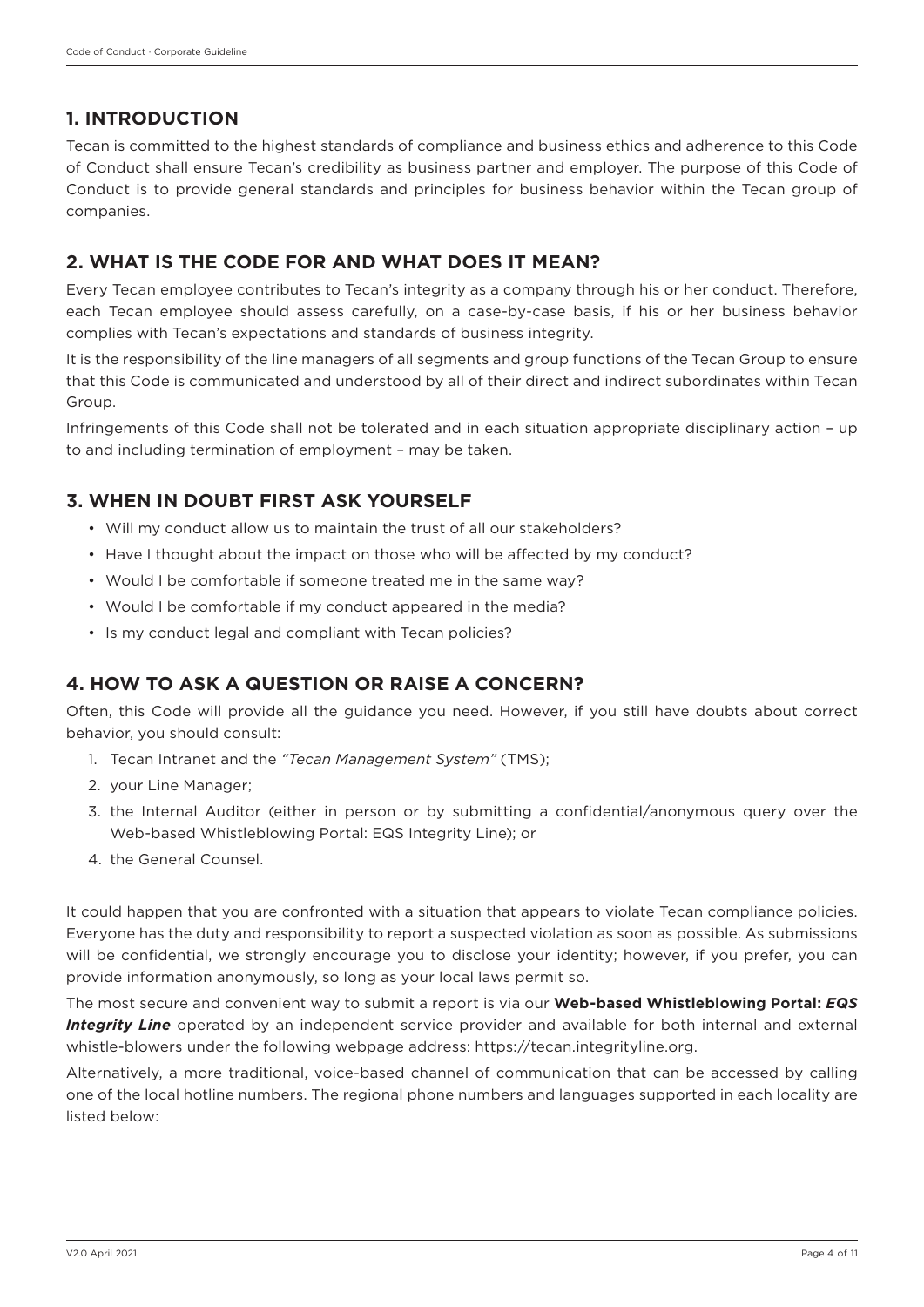| Location    | <b>Supported Language(s)</b> | <b>Phone Number</b> |
|-------------|------------------------------|---------------------|
| Australia   | English                      | +61 383999135       |
| China       | Mandarin Chinese             | +86 2160662147      |
| Germany     | English / German             | +49 79514784999     |
| Japan       | Japanese                     | 0120427610          |
| Russia      | Russian                      | +78003018458        |
| Switzerland | English / German / French    | +41 445510536       |
| UK.         | English                      | +44 1183214768      |
| <b>USA</b>  | English                      | +19842195896        |
| Vietnam     | Vietnamese                   | +84 2844581719      |

Other whistleblowing channels available for Tecan employees are listed in the *"Whistleblowing Policy: Reporting Fraud, Misconducts, Violations or Abuse"* [Ref. 1].

Tecan will not tolerate any retaliation against employees who have raised in good faith a compliance concern. Equally, Tecan does not tolerate any abuse of the possibility to raise compliance concerns.

## **5. ANTI-BRIBERY**

**Tecan does not tolerate any form of bribery even if Tecan would have to turn down a business (zero tolerance). No employee shall be disadvantaged if business is lost as a result of honoring Tecan's standards on corruption and bribery.**

Offering or making payments to government officials or private sector representatives to obtain favorable treatment, to secure business, or to obtain an improper advantage is a crime in many countries in which Tecan does business, whether such payments are in cash or in kind. It is also a crime in many countries to make these types of payments to government officials or private sector representatives of another country.

- You must not make or authorize payments in order to obtain, retain or direct business or to secure another improper advantage. You must not ask or permit third parties to do so on your behalf.
- You must be sure that possible activities and conduct are of a nature that is not open to misinterpretation if publicly disclosed.
- Tecan does not support political parties.
- Charitable contributions and sponsorships require Management Board approval.
- Report any suspicion of potentially corrupt behavior in accordance with *Section 4* above.

Tecan's employees and other internal stakeholders can find further information and guidance in our policy on *"Preventing Bribery, Improper Gifts / Hospitality"* [Ref. 2] available on the TMS on the Company's intranet.

## **6. GIFTS AND HOSPITALITY**

**Tecan employees may offer or accept gifts and invitations to meals that do not constitute an undue advantage or raise concerns about their or their contact's personal integrity. As a rule, Tecan Employees do not offer to pay for travels, accommodation and entertainment and do not accept such offers for hospitality.**

Even gifts that are exchanged out of the purest of motives of personal or professional friendship can be misunderstood or create improper influence and thus constitute a bribe. The same is true for invitations to meals and entertainment or the payment for travel and accommodation.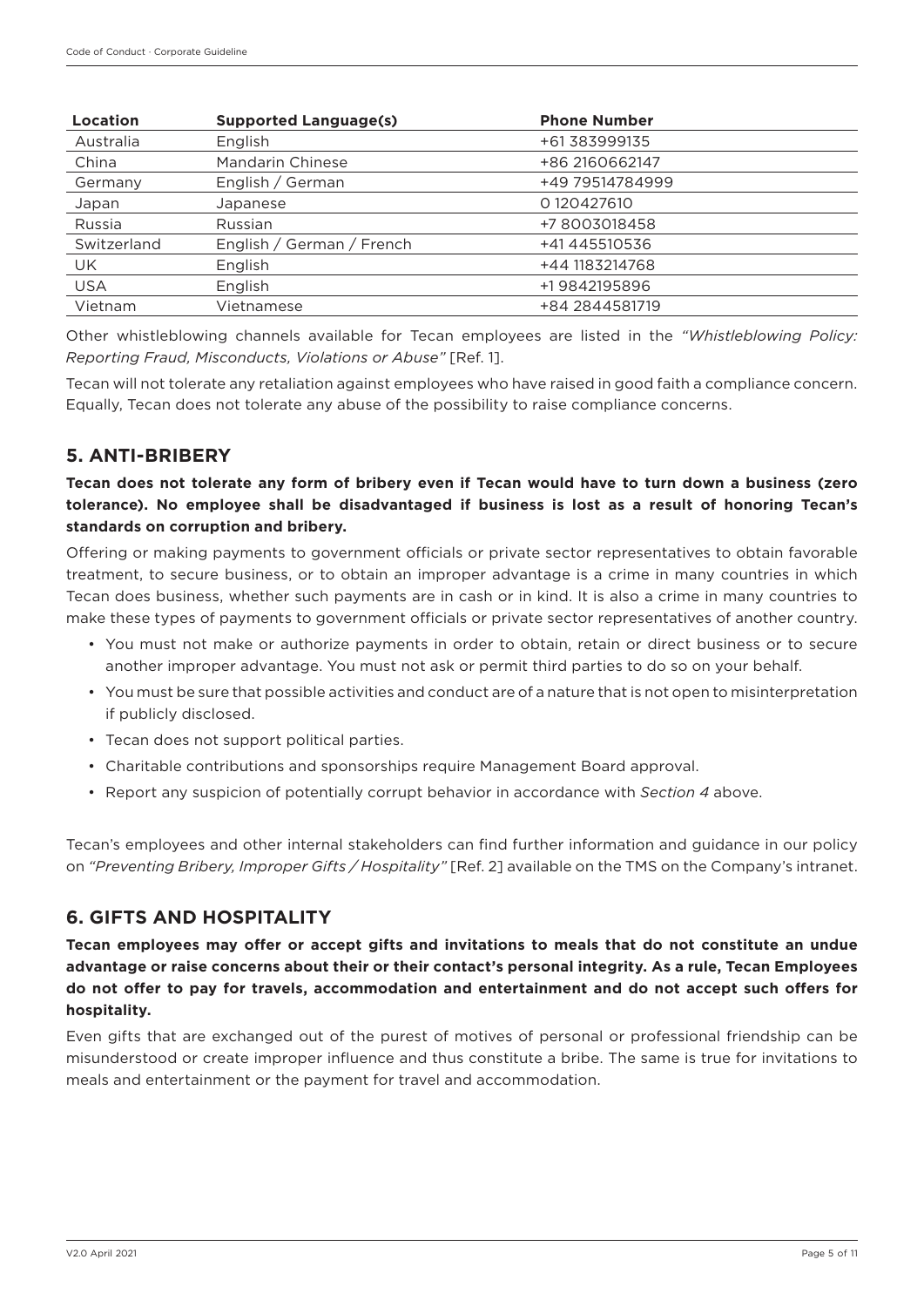- Modest and customary meals and gifts can be offered or accepted, provided that they comply with local laws and Tecan's supporting directives.
- Make sure that the acceptance of a gift or an invitation to a meal does not raise any concern regarding your personal integrity and Tecan's independence.
- Refuse to accept that a third party pays for your travels and accommodation.
- Do not pay for travels and accommodation of business contacts without prior approval from the responsible Management Board Member.
- Do not pay for entertainment of third parties or accept such invitations without prior approval from the responsible Management Board Member.

Tecan's employees and other internal stakeholders can find further information and guidance in our policy on *"Preventing Bribery, Improper Gifts / Hospitality"* [Ref. 2] available on the TMS on the Company's intranet.

# **7. AVOIDING CONFLICTS OF INTEREST**

#### **Personal interests must not unduly influence our professional judgment.**

In case of a conflict of interest, the employee concerned should immediately inform his/her Line Manager so that an appropriate solution can be found. Many actual or potential conflicts of interest can be resolved in an acceptable way for both the individual and the company.

- Avoid situations where your personal interest conflicts with those of Tecan.
- Do not unduly use your position within Tecan for personal benefit or the benefit of relatives or close associates.
- Immediately inform your Line Manager about any actual or potential conflict of interest such that an appropriate solution can be found and have it approved in writing.

Tecan's employees and other internal stakeholders can find further information and guidance in our policy on *"Avoiding Conflicts of Interest"* [Ref. 3] available on the TMS on the Company's intranet.

## **8. EMPLOYMENT PRINCIPLES**

**Tecan embraces a culture of respect and equal opportunity. In this culture individual success shall solely depend on personal ability and contribution. Tecan condemns any form of forced labor and exploitation of children.**

- Act and treat others with integrity, honesty, courtesy, consideration, respect and dignity.
- Know and honor Tecan's corporate values.
- Diversity and creative potential must be encouraged. Recruit and promote on the basis of merit and support the continuous development of people's skills and abilities.
- Contribute to maintaining a working environment in which any form of harassment is unacceptable.
- Report any inappropriate conduct directed towards you or others in accordance with *Section 4* above.

Tecan's employees and other internal stakeholders can find further information and guidance in our policy on *"Employment Principles"* [Ref. 4] available on the TMS on the Company's intranet.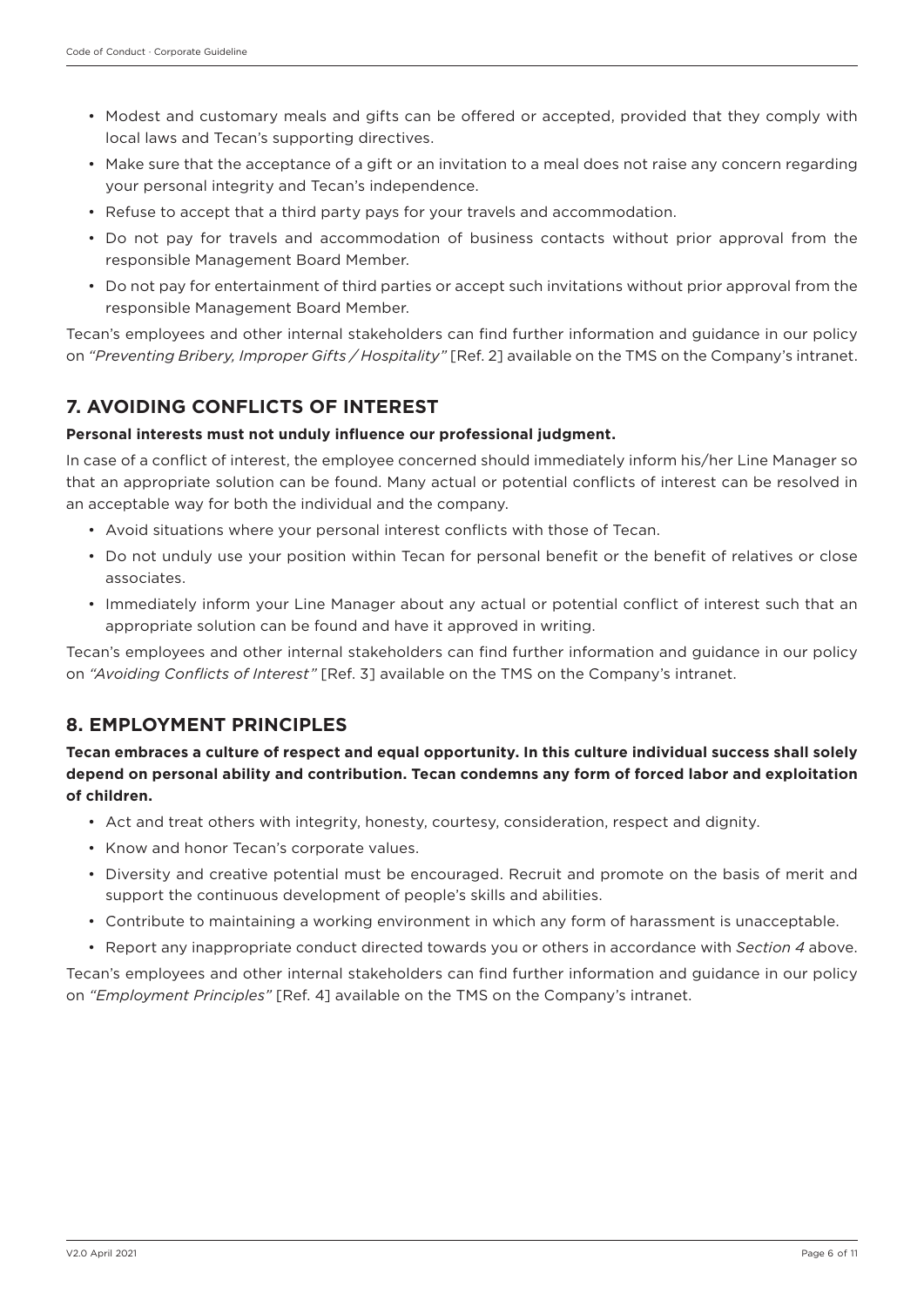# **9. HEALTH, SAFETY AND ENVIRONMENT**

**Tecan is committed to conduct its business in a sustainable and environmentally responsible manner. Tecan offers safe products and provides a safe and healthy workplace for all its people worldwide and all Tecan sites comply with all applicable local health and safety laws and standards.**

- Take personal responsibility for safety and health.
- Understand how your work may affect the environment.
- Be aware of the hazards associated with your work. Manage those risks responsibly and only undertake work if the necessary safety and health training has been provided.
- Seek to continually improve and reduce the environmental impact of your activities (e.g. avoid unnecessary business trips).
- Actively participate in energy-saving and waste reduction programs.
- Promptly report accidents, incidents of non-compliance, or any other matter posing a threat to safety, health or the environment in accordance with *Section 4.*

## **10. FRAUD**

#### **Tecan shall not tolerate any fraudulent behavior.**

Tecan does not accept any use of deception with the intention of obtaining an advantage, of avoiding an obligation or causing loss to another party.

- Incidents of fraud shall be reported in accordance with *Section 4* above.
- Incidents of fraud shall be promptly investigated by the Compliance & Internal Auditor and where appropriate individuals shall be prosecuted.

Tecan's employees and other internal stakeholders can find further information and guidance in our policy on *"Fraud Prevention"* [Ref. 5] available on the TMS on the Company's intranet. Both internal and external stakeholders wishing to report potential cases of fraud can find further information and guidance in our publicly available policy *"Whistleblowing Policy: Reporting Fraud, Misconducts, Violations or Abuse"* [Ref. 1].

## **11. PROTECTING PERSONAL INFORMATION**

## **Tecan is committed to protecting any personal information collected or held during the course of its business activities, by ensuring high standards of data protection worldwide.**

- Ensure that you process personal data with due care and in compliance with applicable laws and Tecan principles.
- Never collect more personal data than needed.
- Process personal data in line with the scope the data was provided for.
- Never store personal data longer than necessary.
- Comply with all data protection and associated laws applicable to the countries in which Tecan gathers and holds personal information.
- If you are in doubt as to the proposed use of personal information, you should seek further advice and approval from the HR Department or from the Legal Department before collecting, accessing or using such information.
- Do not record things about people that you would be embarrassed to say to them directly.

Tecan's employees and other internal stakeholders can find further information and guidance in our policy on *"Protecting Personal Information"* [Ref. 6] available on the TMS on the Company's intranet.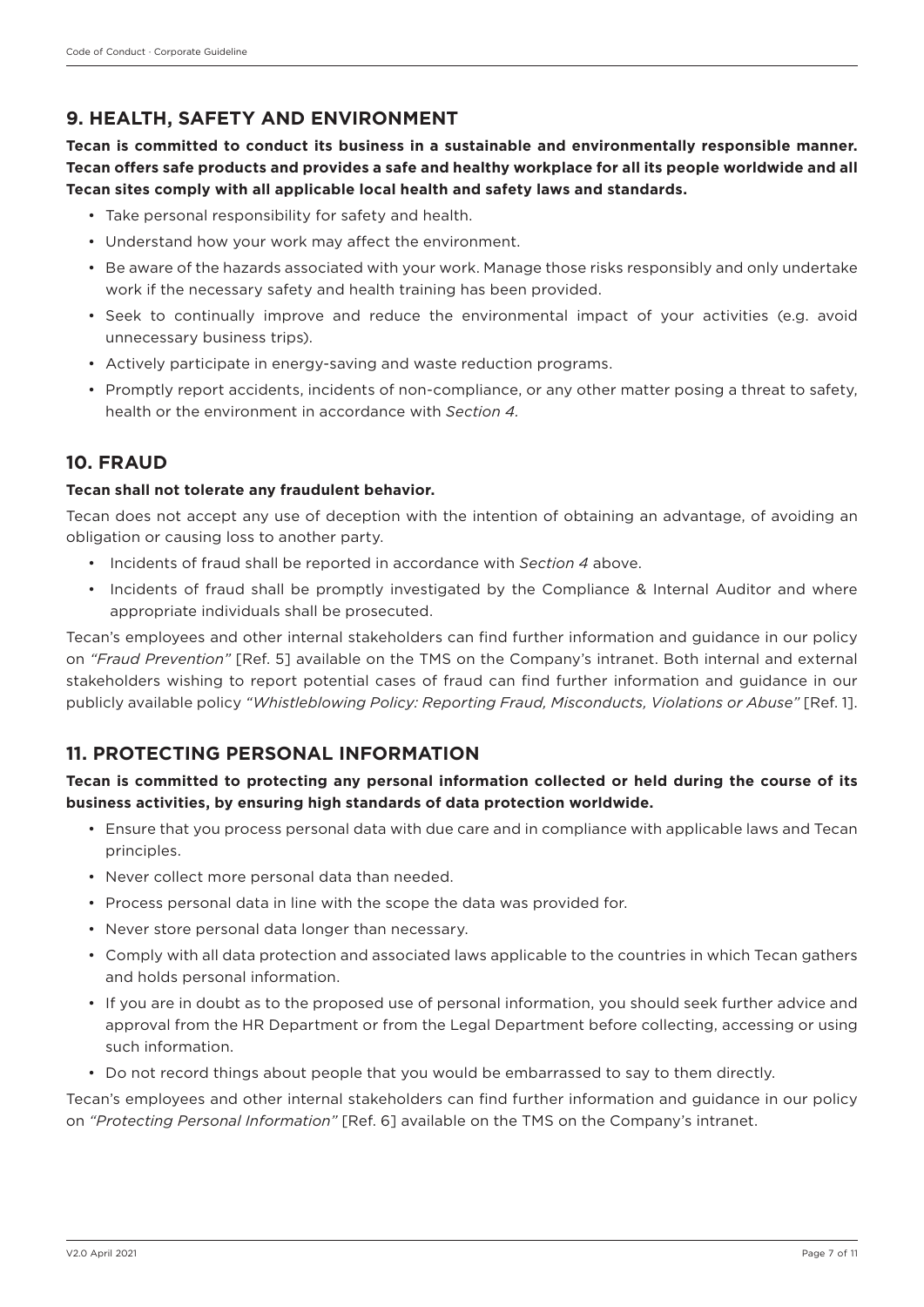## **12. PROTECTING COMPANY PROPERTY AND RESOURCES**

### **Tecan's property and resources must only be used for the proper advancement of its business. It should not be used for personal gain, nor for any fraudulent purpose.**

- Act appropriately and responsibly with regard to Tecan's property and resources.
- Exercise due care when spending Tecan's money and making financial commitments on its behalf.
- Report promptly any potential improper action against Tecan's property and resources in accordance with *Section 4,* so that appropriate action can be taken.
- Only use Tecan's property and resources for non-work-related activities to the extent explicitly permitted by Tecan.

Tecan's employees and other internal stakeholders can find further information and guidance in our policy on *"Protecting Company Property"* [Ref. 7] available on the TMS on the Company's intranet.

# **13. COMMUNICATIONS, DISCLOSURES AND RECORDS**

## **Tecan communicates information with integrity, in a timely and appropriate manner and maintains accurate company books and records.**

Communications are any external messages about Tecan or its products, including any that may be deemed to be made by Tecan or on its behalf. They include press releases, presentations, advertisements, promotional materials and content on the internet. Disclosures are statements published or submitted by Tecan to its shareholders, regulators, securities exchanges, the media and other third parties. Records include contracts, accounts, research and development data, batch records, and financial and non-financial documents.

#### **Communications and Disclosures:**

- Ensure that all communications, whether print, web-based or verbal, comply with all appropriate internal and external standards, and have received appropriate internal approval before release.
- Do not communicate on behalf of Tecan unless you are authorized to do so. This includes communications about Tecan or Tecan's products on the internet or in other electronic media.
- All company related information (non-product) provided to the public shall be coordinated with the Head of Corporate Communications and Investor Relations.
- All media inquiries for company information (non-product) need to be directed to the Head of Corporate Communications and Investor Relations.
- Promptly communicate potentially material, non-public information to the General Counsel and the Head of Corporate Communications and Investor Relations, for a judgment on its disclosability and for approval prior to any disclosure. The TMS Directive *"Ad-Hoc Publicity"* [Ref. 8] applies.
- All product-related advertising, promotion and marketing communication material must be correct, regulatory compliant and needs to follow Tecan's guidelines. The TMS SOP *"Development of APL Material"* [Ref. 9] applies.

#### **Records:**

- Manage Records with due attention.
- Never destroy any Records that relate to any actual or imminent legal proceeding.

## **14. INSIDER TRADING**

#### **Tecan employees are prohibited from insider trading for their own or others' personal profit.**

Insider Information is defined as material, non-public information about Tecan or its business partners which a reasonable investor would consider important in deciding whether to buy or sell the company's equities. Such information includes for example financial results, and information about possible mergers, acquisitions or divestures, capital increases, capital market transactions, important licensing agreements and important collaborations.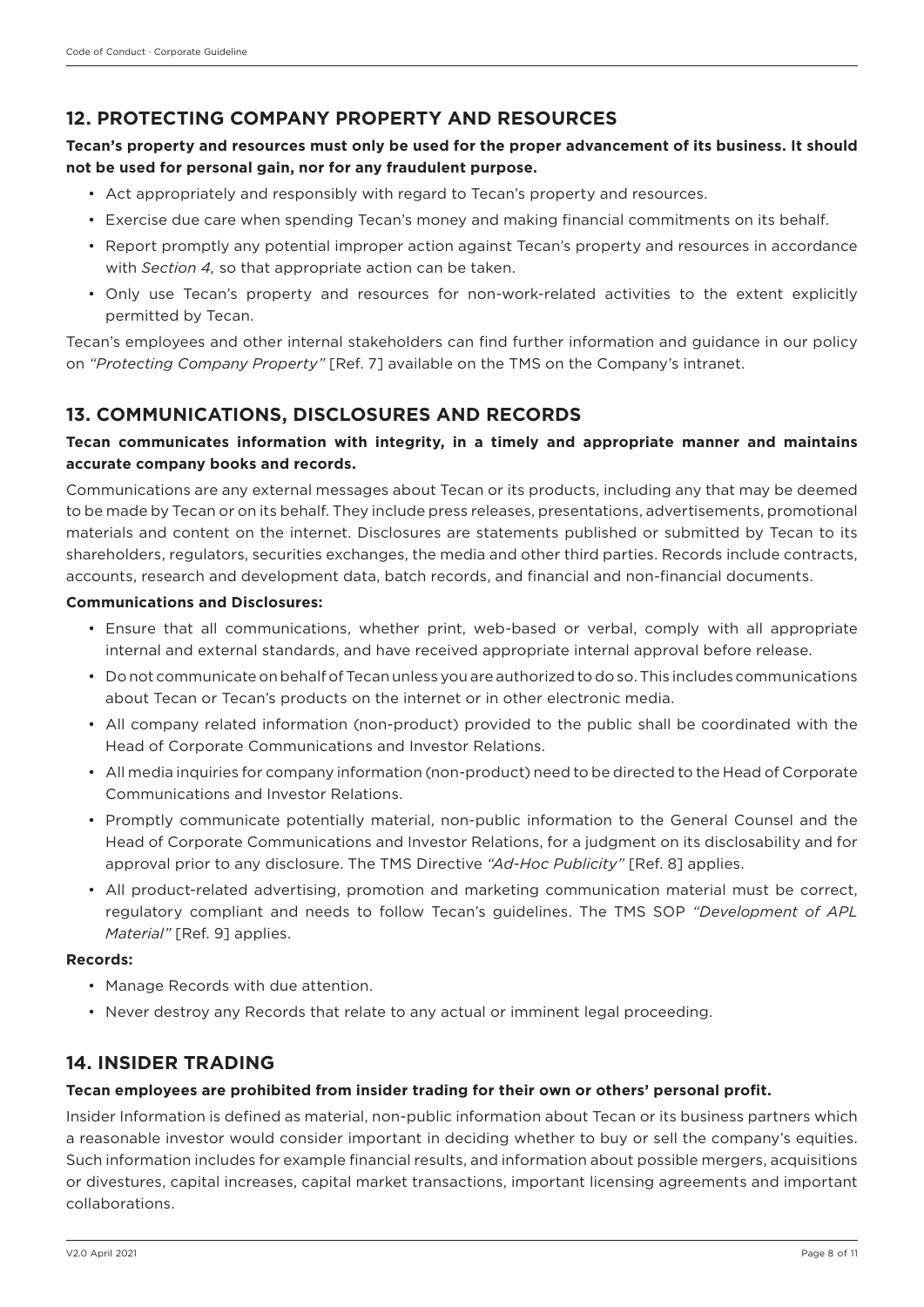- Protect and do not disseminate insider information.
- Do not trade in Tecan shares while in possession of insider information.
- Contact the Legal Department if you have a question or are uncertain about the scope or application of the Tecan's *"Insider Trading"* [Ref. 10].

Tecan's employees and other internal stakeholders can find further information and guidance in our *"Insider Trading Policy"* [Ref. 11] available on the TMS on the Company's intranet.

## **15. CONFIDENTIAL INFORMATION**

**Tecan employees shall treat the confidential information of Tecan and the confidential information entrusted to Tecan by its customers and business partners with the utmost care to ensure that it is not disseminated inappropriately to any outside individual or third party.**

Confidential information constitutes significant assets of Tecan or of Tecan's customers or business partners and requires diligent protection. All employees are legally obliged by employment laws to protect confidential information and they shall take appropriate measures to secure confidentiality and to prevent confidential information from inadvertent dissemination.

- Protect confidential information from unauthorized access and inadvertent disclosure.
- Only share confidential information with a person who needs to know said information and who is entitled to get this information.
- Only disclose confidential information to a third party for an approved business purpose and based upon a written confidentiality undertaking.
- Respect confidentiality obligations even after the termination of the employment contract.

Tecan's employees and other internal stakeholders can find further information and guidance in our policy on *"Confidential Information"* [Ref. 12] and *"Confidential Disclosure Agreements (CDA)"* [Ref. 13], which are both available on the TMS on the Company's intranet.

## **16. COMPETITION AND ANTITRUST LAW**

#### **Tecan supports free enterprise. Tecan seeks to compete fairly and ethically and within the framework of applicable competition laws. Tecan will not prevent others from competing freely with it.**

Competition and antitrust laws promote and protect the competitive process. These laws prevent companies from aligning their respective competitive behavior, or from abusing a dominant position. In general, antitrust laws of a country have extra-territorial effect: The laws apply to all conduct that negatively impacts competition in a given country even where the conduct occurs outside the borders of that country.

- Never enter into agreements and understandings that are anti-competitive. In particular, you should abstain from following practices:
	- Price Fixing agreements (whether formally or by concerted behavior) with competitors;
	- Market Sharing arrangements with competitors: These arrangements include the allocation of customer, territories and tenders (the latter is commonly referred to as bid rigging);
	- Exchange of Commercially Sensitive Information with competitors in order to support, implement or facilitate Price Fixing and/or Market Sharing.
- Participation in trade associations can be a legitimate activity but is still subject to certain rules.
- Consult the Legal Department before having discussions with competitors that are or could appear to be anti-competitive.
- Avoid exchanging non-public or other sensitive information with customers or other third parties, if it is not necessary for legitimate business purposes, or if it could give the appearance of an inappropriate agreement or under-standing.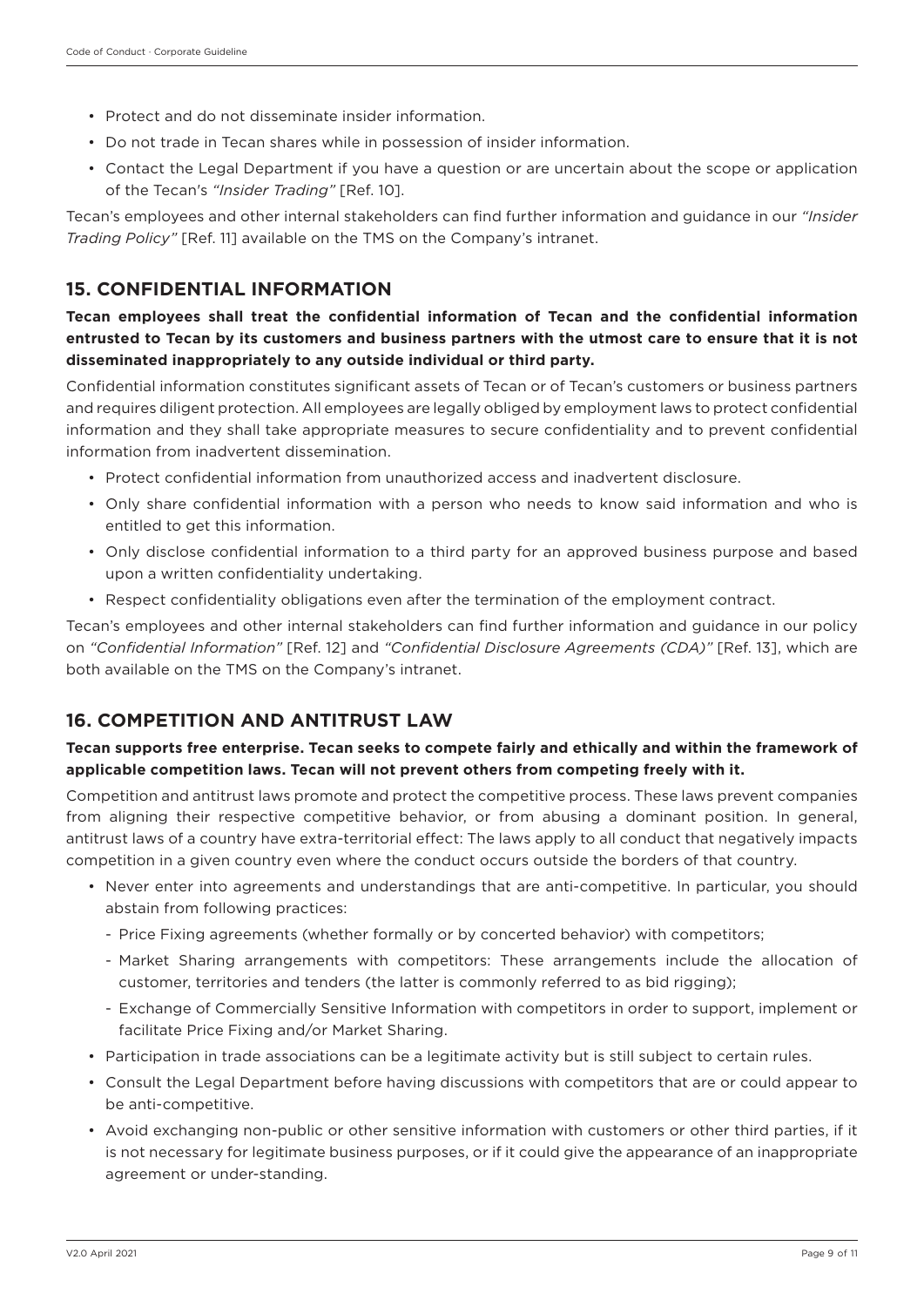- Only gather information about competitors in an appropriate and lawful manner.
- Report any suspicions or allegations of actual or potential anti-competitive discussions or activities in accordance with *Section 4* above.

Tecan's employees and other internal stakeholders can find further information and guidance in our policy on *"Antitrust"* [Ref. 14] available on the TMS on the Company's intranet.

## **17. IMPORT, EXPORT CONTROL AND TRADE COMPLIANCE**

## **Tecan is committed to procure and distribute products in strict compliance with applicable national and international Export Control and Trade Compliance Laws.**

#### **Restrictions may apply to:**

- items that are exported to countries that are subject to certain trade restrictions, sanctions or embargoes.
- items that are imported from countries that are subject to similar restrictions.
- items which are primarily intended for civil use but may be suitable for military use too (Dual Use).
- individuals or organizations that are subject to restrictions (often individuals that are or were involved in terrorist activities or war crimes or the financing of such activities).
- nationals of a country that is imposing sanctions for involvement in business dealings related to the sanctioned country.
- Items are not only goods but can also include software, technology circuit boards, blueprints, design plans and technical information etc. In order to facilitate compliance with Import, Export Control and Trade Compliance Laws, Tecan developed and maintains lists of countries which:
	- Tecan does not export to or import from *("Restricted Countries")*;
	- require elevated internal business approval *("Grey List").*
- Know the destination of your export, even if you export through intermediaries.
- Know if the Item that you are exporting qualifies as a *"Dual Use Good"* and which trade restrictions may apply to the export of the Item.
- Do not export into or import from countries that are on Tecan's list of *"Restricted Countries"* (to be found on Tecan's intranet).
- Obtain elevated internal business approval before executing an export to a country that is mentioned on the Grey List.

Tecan's employees and other internal stakeholders can find further information and guidance in our policy on *"Import Export Control Trade Compliance"* [Ref. 15] available on the TMS on the Company's intranet.